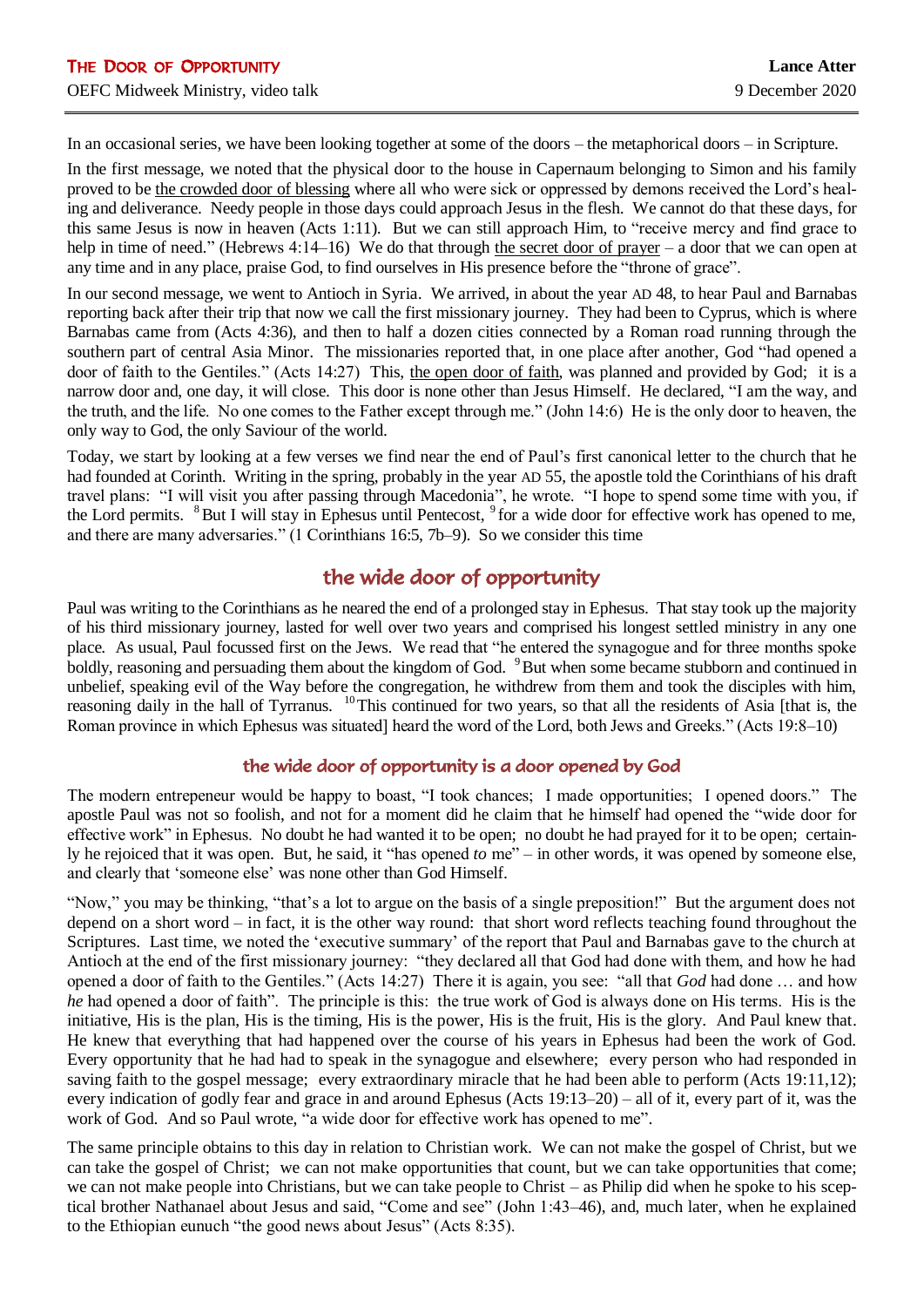It can be a difficult lesson to learn, and we may have to learn it repeatedly, but the fact is that in all aspects of Christian work, *we are utterly dependent on God*. As Jesus told His disciples, "Whoever abides in me and I in him, he it is that bears much fruit, for apart from me you can do nothing." (John 15:5) How, in our pride, we rebel against this! "Lord," we say, "surely there are things that we can do? At least we can make a start!" And He says, lovingly but firmly, "you can do nothing." The branch can do nothing on its own to produce fruit: it is utterly dependent on the life that flows to it and through it from the vine. But when that life flows, fruit will appear. To revert to our door metaphor, there are times when God closes the door and we do not have the opportunities that we may long for and seek. That is exactly what happened to Paul and Barnabas on the second missionary journey, when they were "forbidden by the Holy Spirit to speak the word in Asia" and then, soon afterwards, when "they attempted to go into Bithynia, but the Spirit of Jesus did not allow them" (Acts 16:6,7) It was true for them, as it is true for us, that the wide door of opportunity is a door that we cannot force: it is opened by God and by Him alone.

## the wide door of opportunity is a door beset by enemies

Listen again to what Paul said to the Corinthians: "a wide door for effective work has opened to me, and there are many adversaries." God truly did great things in Ephesus and its hinterland through the apostle Paul. But, we read, as "the word of the Lord continued to increase and prevail mightily" (Acts 19:20), so did the most strident opposition to it. Ultimately, as Paul was making arrangements to leave Ephesus for Greece, "there arose no little disturbance concerning the Way" and there was a riot fomented by Demetrius and others (Acts 19:21–41).

The juxtaposition of opportunity and opposition is not as strange as it may seem. Actually, the one follows from the other, since true gospel work is always opposed. As Paul noted, "we do not wrestle against flesh and blood, but against the rulers, against the authorities, against the cosmic powers over this present darkness, against the spiritual forces of evil in the heavenly places." (Ephesians 6:12) It is when God opens the door of opportunity for gospel proclamation that the devil is most active in gospel denunciation! Jesus warned His disciples that this would happen:

"they will lay their hands on you and persecute you, delivering you up to the synagogues and prisons, and you will be brought before kings and governors for my name's sake. <sup>13</sup>This will be your opportunity to bear witness. <sup>14</sup> Settle it therefore in your minds not to meditate beforehand how to answer, <sup>15</sup> for I will give you a mouth and wisdom, which none of your adversaries will be able to withstand or contradict. You will be delivered up even by parents and brothers and relatives and friends, and some of you they will put to death.  $^{17}$  You will be hated by all for my name's sake." Luke 21:12–17

Did you notice here the word 'opportunity' (verse 13, ESV)? Far from choking off gospel proclamation, times of persecution and trial can provide God's people with unique opportunities "to bear witness" or, as the NIV puts it, of "being witnesses". And we know that this is precisely what took place. In Acts 4, we read of the arrest of Peter and John and their appearance the next day before "their rulers and elders and scribes gathered together in Jerusalem". And it was to that important company that "Peter, filled with the Holy Spirit", was able to speak of Jesus and declare that "there is salvation in no one else for there is no other name under heaven given among men by which we must be saved." (Acts 4:5–12) Then we read of Stephen, "a man full of faith and of the Holy Spirit" (Acts 6:5), who was enabled by God to give a wonderful speech of gospel proclamation before his martyrdom (see Acts 7). Later still, the apostle Paul – who, as a young Pharisee, had stood by in approval at the execution of Stephen – had many opportunities further to proclaim the gospel message *precisely because he had been arrested in the first place for doing so!* We read of his defence in Jerusalem before the crowd and then the Jewish ruling council (Acts 22–23); we read of his speeches at Caesarea before Felix (Acts 24), Festus (Acts 25) and Agrippa (Acts 26). And we know that he continued to do effective work during his imprisonment. In fact, as he declared to his beloved Philippians, "what has happened to me has really served to advance the gospel, <sup>13</sup> so that it has become known throughout the whole imperial guard and to all the rest that my imprisonment is for Christ. <sup>14</sup> And most of the brothers, having become confident in the Lord by my imprisonment, are much more bold to speak the word without fear." (Philippians 1:12–14)

How counter-intuitive this is! In his letter to the Colossians, Paul says, "pray also for us, that God may open to us a door for the word, to declare the mystery of Christ, on account of which I am in prison – that I may make it clear, which is how I ought to speak." (Colossians 4:3,4) In his position, most of us might be tempted to pray that we would be released from prison, thinking that we could better serve the Lord if we had our freedom. Paul's prayer was quite different: he did not pray for theoretical future opportunities to proclaim the gospel, but for actual present opportunities; he had lost his physical freedom, but wanted to make the most of his new freedom to proclaim the gospel.

What a challenge this is! We fancy opportunity, but not opposition; we see so clearly the opportunities which other people have and where other people are, but not those which we have and where we are; we see possible opportunities in the future, but not actual opportunities in the present. To be honest, we do not much like being where God has placed us to serve Him; it would be so much easier – and, we think, there would be so many more opportunities – if we were in a different emotional, geographical, physical, professional or other context! Thinking like this, we deny the important principle that the wide door of opportunity is a door that is always beset by the enemies of God!